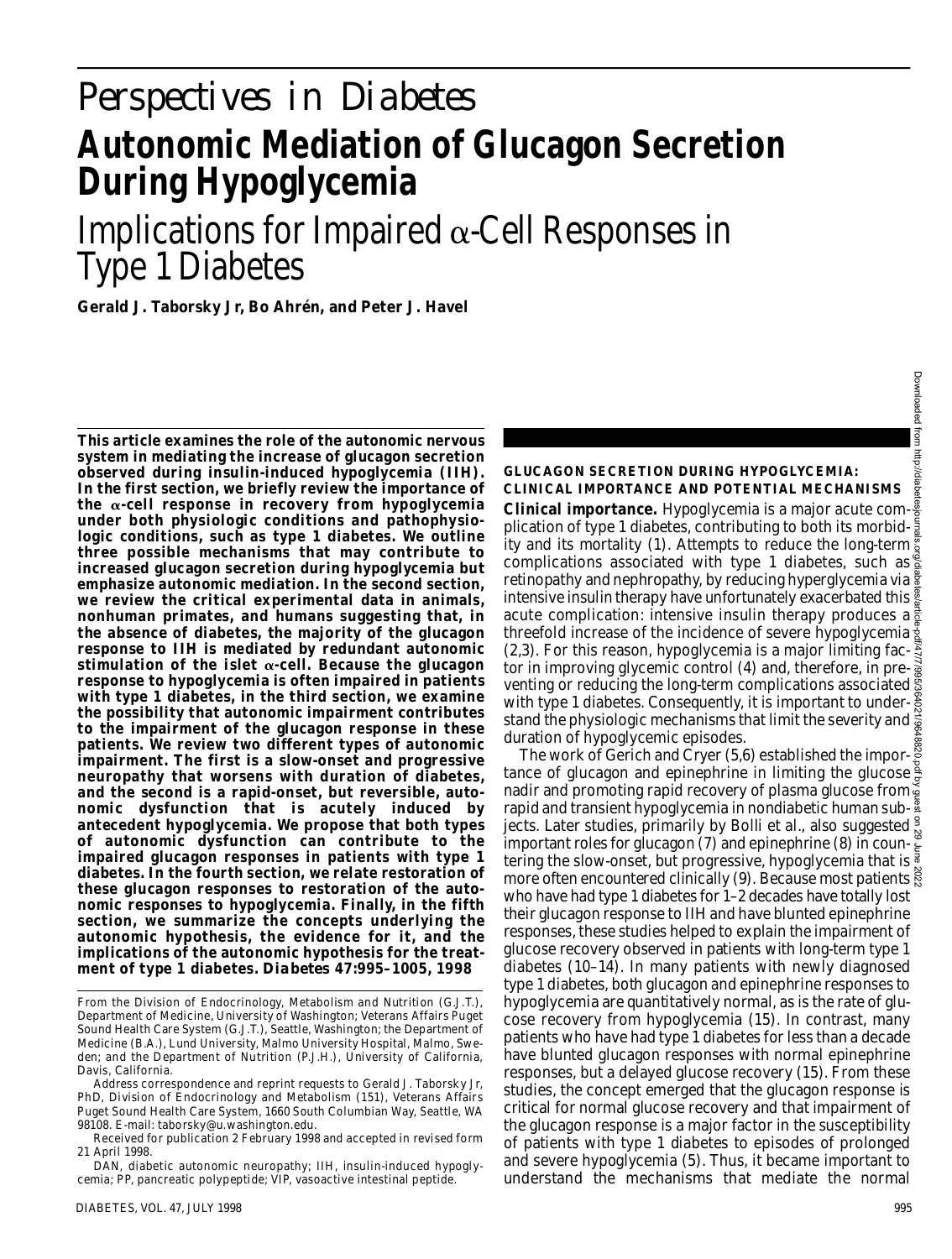

**FIG. 1. Nondiabetic subjects.** *A***: During euglycemia, glucagon secretion** may be tonically restrained (thin arrow) by *1*) a mild inhibitory effect  $(-)$  of glucose directly on the  $\alpha$ -cell,  $\mathcal{Z}$ ) the lack of autonomic stimulation of the  $\alpha$ -cell, and 3) a marked inhibitory effect  $(- - -)$  of endogenous insulin on the  $\alpha$ -cell.  $\bm{B}$ : During hypoglycemia, glucagon **secretion is markedly increased (thick arrow), perhaps by** *1***) a direct** stimulatory effect  $(+)$  of hypoglycemia on the  $\alpha$ -cell,  $2$ ) a marked **stimulatory effect (+ + +) of the autonomic nervous system secondary to its activation by central hypoglycemia, and** *3***) a marked reduction of endogenous insulin (thin arrow), and thus its inhibitory effect on** the  $\alpha$ -cell. These stimulatory effects overwhelm any inhibitory effect  $(-)$  of exogenous insulin directly on the  $\alpha$ -cell. The marked reduction **of endogenous insulin secretion is secondary to** *1***) an inhibitory effect**  $(-)$  of exogenous insulin per se on the  $\beta$ -cell,  $\hat{z}$ ) an inhibitory effect  $(-)$  of hypoglycemia directly on the  $\beta$ -cell, and  $\beta$ ) a net inhibitory effect  $(- - )$  of the autonomic input to the  $\beta$ -cell.  $\alpha$ - and  $\beta$ -cells are **represented as circles labeled A and B, respectively.**

glucagon response to hypoglycemia and to determine how these mechanisms are compromised in type 1 diabetes.

**Potential mechanisms.** Three different mechanisms have been proposed to mediate the  $\alpha$ -cell response to hypoglycemia (Fig. 1). The first is straightforward, namely, that hypoglycemia directly stimulates glucagon secretion from the pancreatic  $\alpha$ -cell. In support of this hypothesis are in vitro experiments in which perfusion of the isolated pancreas with low-glucose media increased glucagon secretion (16). However, this type of experiment may not be as conclusive as it appears, since hypoglycemia also lowers insulin secretion, which can also have effects on the  $\alpha$ -cell. Indeed, lowering the glucose level to which isolated  $\alpha$ -cells are exposed failed to stimulate glucagon secretion (17), suggesting little direct stimulatory effect of hypoglycemia per se on the  $\alpha$ -cell. It remains unclear how much of the glucagon response in vivo is mediated by glucose recognition directly by the  $\alpha$ -cells.

A second mechanism that could potentially mediate increased glucagon secretion in response to hypoglycemia involves a local inhibitory effect of endogenous insulin on neighboring  $\alpha$ -cells (Fig. 1). Such an action of endogenous insulin was originally proposed by Samols (18), first strongly supported by the extensive data of Weir (19), and later critically reviewed by both (20). This mechanism requires that blood within the islet flows from  $\beta$ -cells to the  $\alpha$ -cells, thereby exposing them to high concentrations of intraislet insulin, a concept that has both anatomical (21) and physiological (22,23) support. It also requires that insulin or a  $\beta$ cell product directly inhibit glucagon secretion from the  $\alpha$ cell. Marked inhibition by insulin has been demonstrated in hamster glucagonoma cells (22), but only modest inhibition has been demonstrated in normal purified rat  $\alpha$ -cells (17), which apparently lack insulin receptors (24). Thus, other  $\beta$ cell products, such as gamma aminobutyric acid (25), might also mediate the inhibitory effect of the  $\beta$ -cell on the  $\alpha$ -cell. Alternatively, high concentrations of intraislet insulin could cross-react with the IGF-1 receptors found on  $\alpha$ -cells (26). Whatever the mediator, hypoglycemia would inhibit secretion from the  $\beta$ -cell and thereby remove the tonic local inhibitory restraint on the  $\alpha$ -cell, resulting in increased glucagon secretion (20,27,28). In vivo, exogenous insulin has been shown to impair the glucagon response to arginine in patients with type 1 diabetes who have little endogenous insulin secretion (29). Endogenous insulin also apparently inhibits glucagon secretion, at least in vitro. For example, neutralizing endogenous insulin by perfusion of the isolated pancreas with high titer anti-insulin antibodies increases glucagon secretion in a variety of species (22,30). Also, destruction of islet  $\beta$ -cells prevents low glucose media from stimulating glucagon secretion in vitro (31). Thus, a role for intraislet insulin or a β-cell product in the glucagon response to hypoglycemia is supported by a variety of in vitro data. Its role in vivo is less clear, however: when endogenous insulin secretion is partially suppressed before hypoglycemia in nondiabetic humans, there is still a quantitatively normal  $\alpha$ -cell response to hypoglycemia (32). Similarly, patients with newly diagnosed type 1 diabetes, who presumably have markedly reduced endogenous insulin secretion, also exhibit a normal increase of glucagon secretion in response to hypoglycemia (32). Thus, either suppression of endogenous insulin is not the mediator of the glucagon response to hypoglycemia in vivo, or complete suppression of endogenous insulin secretion, as seen only during hypoglycemia (32), is necessary to stimulate glucagon secretion (see GLUCAGON RESPONSE for further discussion).

A third potential mediator of the glucagon response to hypoglycemia is the autonomic input to the  $\alpha$ -cell (33) (Fig. 1). There are three major autonomic inputs to the  $\alpha$ -cell: sympathetic nerves, parasympathetic nerves, and the circulating neurohormone epinephrine (Fig. 2). Inclusion of epinephrine as part of the autonomic response to hypoglycemia is consistent with its established role as a key mediator of the metabolic effects of sympathetic activation during other stresses (34).

All three of these autonomic inputs to the  $\alpha$ -cell-sympathetic nerves, parasympathetic nerves, and adrenal medulla are activated by hypoglycemia (33). Cannon first demon-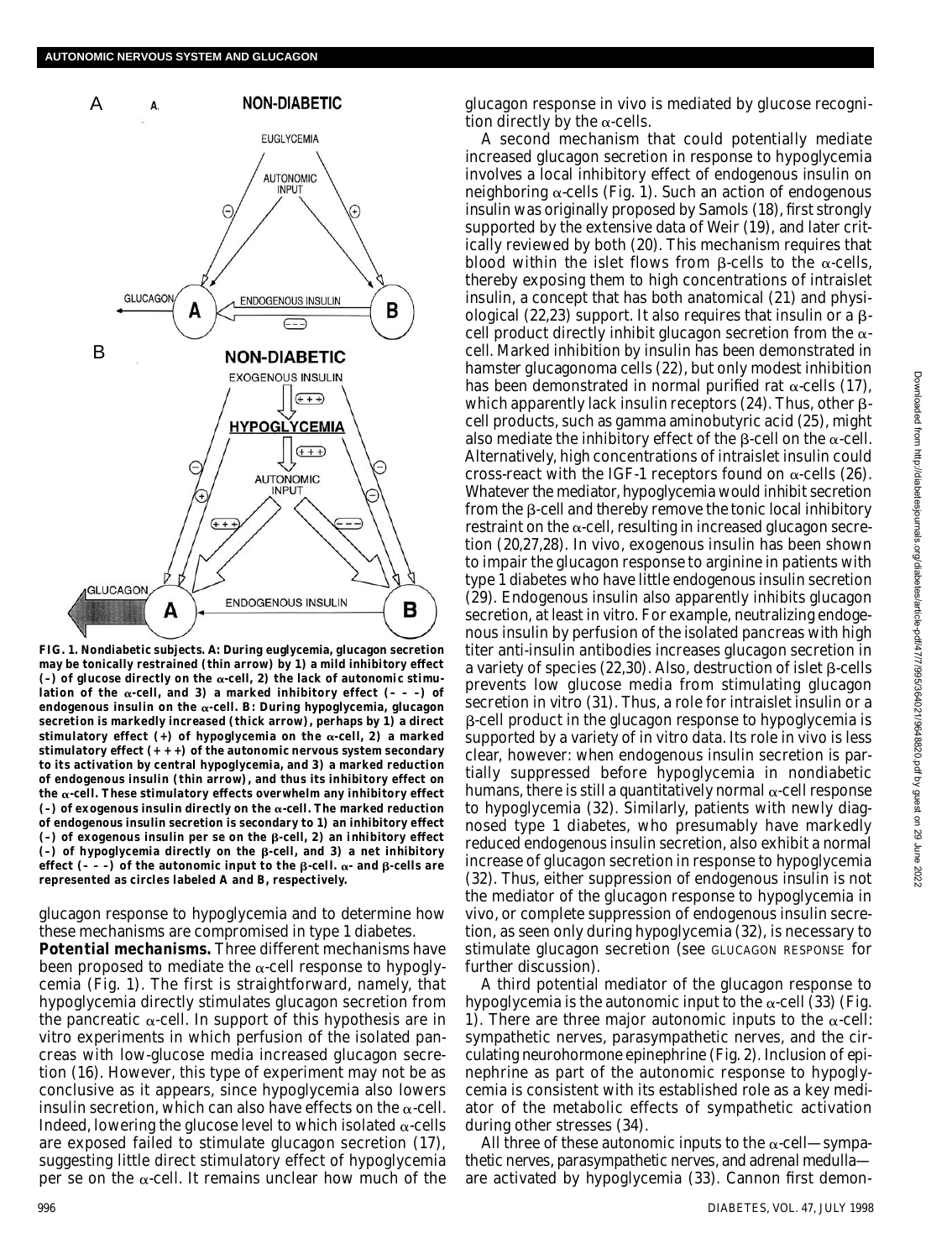

FIG. 2. Three autonomic inputs to the  $\alpha$ -cell. Preganglionic sympa**thetic nerves (1) travel in the spinal cord releasing acetylcholine (ACh) from their terminals within the celiac ganglion. The released ACh acts on nicotinic (N) receptors on postganglionic sympathetic neuronal cell bodies, which send fibers that innervate the A-cells. These nerves release norepinephrine (NE) and sympathetic neuropeptides (not shown) at their terminals within the islet. Preganglionic parasympathetic nerves travel in the vagus (2), releasing ACh from their terminals within intrapancreatic parasympathetic ganglia. The released ACh acts on N receptors on postganglionic parasympa**thetic neuronal cell bodies, which send fibers to the  $\alpha$ -cells. These **nerves release ACh at their terminals within the islet, which acts on** muscarinic receptors  $(M)$  on the  $\alpha$ -cells. They also release parasym**pathetic neuropeptides (not shown). Preganglionic sympathetic nerves from the spinal cord innervate the adrenal medulla (3), releasing ACh to activate N receptors on chromaffin cells. Activation of these receptors stimulates the release of the sympathetic neurohormone epi**nephrine (EPI), which reaches the  $\alpha$ -cell via the arterial circulation. **Each of these three autonomic pathways is activated by hypoglycemia.**

strated over 70 years ago that hypoglycemia stimulates the secretion of epinephrine from the adrenal medulla. In contrast, the activation of pancreatic sympathetic nerves by hypoglycemia has only recently been demonstrated (35,36). The demonstration that parasympathetic nerves to the pancreas are activated during hypoglycemia is indirect: atropine blocks the hypoglycemia-induced secretion of pancreatic polypeptide (PP) from the islet F-cell (33,37).

Each of these three autonomic inputs to the  $\alpha$ -cell is capable of stimulating glucagon secretion (33). Epinephrine stimulates glucagon secretion both in vitro (38) and in vivo (39). Electrical stimulation of pancreatic sympathetic nerves (40) or local infusion of the classical sympathetic neurotransmitter norepinephrine (41) or a pancreatic sympathetic neuropeptide, such as galanin (42), all increase glucagon secretion. Finally, electrical stimulation of parasympathetic nerves (43,44) or local infusion of the classical parasympathetic neurotransmitter acetylcholine (45) or a pancreatic parasympathetic neuropeptide, such as vasoactive intestinal peptide (VIP), (46,47) all stimulate glucagon secretion. Thus, three different autonomic pathways can potentially stimulate glucagon secretion during hypoglycemia via the actions of

several different transmitters (Fig. 2), suggesting the possibility of redundant autonomic mediation.

Although the three mechanisms above have been discussed separately, there is evidence for autonomic participation both in the effect of glucose on the  $\alpha$ -cell in vitro and in the suppression of insulin secretion in vivo. For example, in vitro perfusion of the pancreas with low glucose media can release norepinephrine from the sympathetic nerve terminals of the pancreas (48), and  $\alpha$ -adrenergic blockade during such perfusions nearly abolishes the glucagon response to glucopenia (49). Thus, surprisingly, there is evidence for autonomic mediation of glucagon response to glucopenia, even in vitro. These findings provide an alternative to the interpretation that hypoglycemia directly stimulates the  $\alpha$ -cell.

Evidence in vivo suggests that part of the suppression of endogenous insulin secretion seen during IIH is due to actiendogenous insulin secretion seen during lift is due to acti-<br>vation of the autonomic nervous system. The evidence for the  $\frac{2}{3}$ Downloaded from http://diabetesjournals.org/diabetes/article-pdf/47/7/995/364021/9648820.pdf by guest on 29 June 2022effect of hyperinsulinemia on endogenous insulin secretion  $\frac{8}{8}$ includes suppression of C-peptide secretion during hyperinsulinemic euglycemic clamps (32) (Fig. 1). Animal studies had  $\frac{3}{2}$ suggested that this inhibition of insulin secretion might be partially neurally mediated (50). This interpretation was confirmed in humans by the observation that patients receiving pancreas transplants (51) showed less suppression of  $\frac{2}{5}$ endogenous insulin secretion during hyperinsulinemic. clamps. Furthermore, hypoglycemia specifically activates the sympathetic nerves to the pancreas in vivo (35), and early experiments with cross-perfused dog pancreas suggest that  $\frac{8}{9}$ part of the suppression of insulin secretion during hypogly- $\frac{8}{8}$ cemia is sympathetically mediated (52). Thus, it becomes  $\frac{3}{2}$ difficult to separate the effects of hypoglycemia that are due  $\frac{1}{2}$ to its direct action on the  $\alpha$ -cell or to its suppression of endogenous insulin secretion from those that are mediated via autonomic activation. 5/364021/964

#### **AUTONOMIC CONTRIBUTION IN NONDIABETIC ANIMALS AND HUMANS**

**Animal studies.** In 1989, when we first reviewed the literature on autonomic mediation of glucagon secretion during  $\frac{3}{5}$ hypoglycemia (33), the majority of studies in humans were negative. Furthermore, only two studies conducted in animals,  $\frac{8}{3}$ one in rats (53) and one in calves (54), suggested a significant  $\frac{9}{10}$ autonomic contribution to hypoglycemia-induced glucagon  $\frac{3}{2}$ secretion. We hypothesized that redundant stimulation of glucagon secretion by the parasympathetic and sympathoadrenal divisions of the autonomic nervous system (Fig. 2) could explain much of the negative data, and we suggested that new experiments, designed to simultaneously block all three autonomic inputs to the  $\alpha$ -cell, would be required to critically test this hypothesis. One problem with blocking all three autonomic inputs to the  $\alpha$ -cell is the redundancy of postganglionic neurotransmission in pancreatic sympathetic and parasympathetic nerves. Although there are effective antagonists for the actions of the classical neurotransmitters, norepinephrine and acetylcholine, the available antagonists for the peptidergic neuropeptides, galanin and VIP, are not yet reliable in vivo. In contrast, ganglionic neurotransmission seems predominately mediated by the release of acetylcholine from preganglionic nerve terminals and its action on the nicotinic receptors of postganglionic cell bodies, including adrenal medullary chromaffin cells (Fig. 2). Therefore, we used nicotinic antagonists to block autonomic activation and demon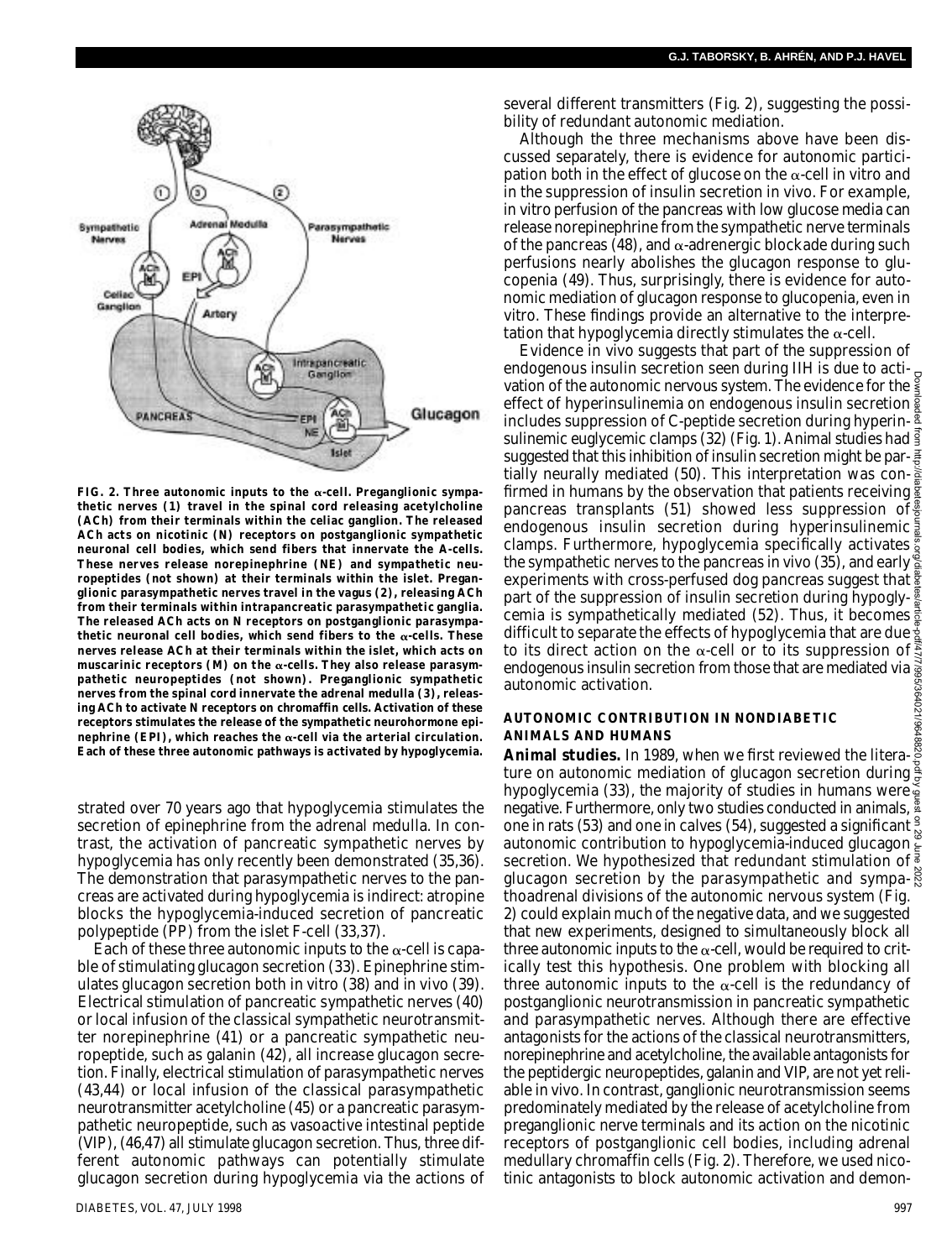strated a marked reduction in the glucagon response to hypoglycemia in several species (55–58).

Several other studies have provided evidence of central neural mediation. For example, preventing central, but not peripheral, hypoglycemia in dogs with selective carotid and vertebral artery glucose infusions markedly attenuates both parasympathetic (PP) and sympathoadrenal (epinephrine) responses to IIH and eliminates the increase of glucagon seen when the brain and the pancreas are simultaneously exposed to hypoglycemia (59). Further, lesioning of the ventromedial hypothalamus in rats (60) or microdialysis of glucose into this region (61) significantly impairs both autonomic activation and the glucagon responses to IIH. These studies demonstrate the necessity of neural activation for the glucagon response to hypoglycemia in animals.

Other studies in which autonomic inputs were sequentially blocked support the hypothesized redundancy of autonomic stimulation of glucagon secretion during hypoglycemia. For example, the increase of plasma glucagon during IIH in rats was not significantly affected by parasympathetic cholinergic blockade with methylatropine or by  $\alpha$ - and  $\beta$ adrenergic blockade with tolazoline and propranolol, but the combination of cholinergic and adrenergic blockade markedly impaired the glucagon response (62). There is additional evidence for at least partial redundancy between parasympathetic and sympathoadrenal mechanisms during marked hypoglycemia in mice (56) and calves (54). More recently, in dogs, we found that either the direct sympathetic innervation of the pancreas (63) or adrenal medullary activation (P.J.H., T.O. Mundinger, G.J.T., unpublished observations) can mediate an intact glucagon response to marked hypoglycemia independently of the vagal parasympathetic input. Therefore, a significant autonomic contribution to increased glucagon secretion during hypoglycemia has been documented in nondiabetic animals, and the response appears to be redundantly mediated by the three autonomic inputs to the pancreas (Fig. 2).

However, it was not known whether different mechanisms were operating to regulate glucagon secretion during hypoglycemia in humans and other primates or whether the negative results obtained from the earlier human studies were the result of an unrecognized redundancy similar to that demonstrated in animals. Evidence for the latter interpretation is provided by studies in rhesus monkeys, in which the ganglionic blocking agent trimethaphan was used to impair autonomic activation, while allowing systemic hypoglycemia and hyperinsulinemia. Trimethaphan infusion nearly abolished the autonomic (epinephrine, norepinephrine, and PP) responses and reduced the glucagon response to hypoglycemia of 35 mg/dl (1.9 mmol/l) by ~75% (57), indicating that autonomic activation mediates a substantial portion of the glucagon response in a primate species. In the same study, high doses of atropine combined with  $\alpha$ - and  $\beta$ -adrenergic blockade produced a similar degree of impairment of the glucagon response. Thus, the glucagon response to hypoglycemia in nonhuman primates is mediated via activation of the autonomic nervous system, as it is in other animal species.

**Human studies.** Indirect support for autonomic mediation of the glucagon response in humans has been provided by studies of the acute autonomic dysfunction induced by prior episodes of hypoglycemia (64,65). This phenomenon has been termed hypoglycemia-associated autonomic failure by

Cryer (4). In brief, two prior episodes of hypoglycemia (50 mg/dl) markedly reduce both parasympathetic activation (PP response) and adrenal medullary activation (epinephrine response) to a third episode of hypoglycemia on the following day. The two episodes of prior hypoglycemia also markedly reduce the glucagon response to the third episode of hypoglycemia (64). Similar data are available from studies in rats with much longer periods of recurrent hypoglycemia (66). Because the degree of hypoglycemia in the episodes is closely matched, it is unlikely that the effect of hypoglycemia on the islet, either to directly stimulate the  $\alpha$ -cell or to release the  $\alpha$ -cell from tonic local restraint by high levels of intraislet insulin, was responsible for the impairment of the glucagon response to hypoglycemia. Rather, we suggest that it is related to the impairment of the autonomic activation. Thus, these data indirectly support the hypothesis that the glucagon response to hypoglycemia is autonomically mediated in humans.

The impairment of autonomic activation after recent hypoglycemia appears to be mediated by the increase of circulating cortisol evoked by antecedent episodes of hypoglycemia. Cortisol, in turn, may impair autonomic activation (67) by producing a feedback inhibition of the central corticotropinreleasing hormone (68) thought to be involved in mediating sympathoadrenal activation during hypoglycemia (69). Evidence for the role of cortisol includes induction of autonomic and glucagon impairment by infusion of cortisol at rates that mimic the plasma cortisol response to hypoglycemia (70) and prevention of impaired autonomic and glucagon responses by blocking the cortisol response to antecedent hypoglycemia with metyrapone, an inhibitor of cortisol synthesis (71).

Up-regulation of brain glucose transport may be a separate mechanism that reduces autonomic responses to hypoglycemia. This mechanism is likely to be prominent after long repeated exposure to hypoglycemia, since those are the conditions in which it has been demonstrated both in animals (72,73) and in humans (74). Hypoglycemia-induced cortisol secretion may also be involved in this mechanism of autonomic impairment, since cortisol can induce up-regulation of brain glucose transporters in animals (75). It should be pointed out that up-regulation of brain glucose transport would lessen central glucose deprivation, the stimulus for autonomic activation, whereas the acute effects of cortisol, mediated via suppression of central corticotropin-releasing hormone, would inhibit autonomic outflow even in the presence of central glucopenia.

Additional indirect support for autonomic mediation in humans is provided by studies in patients with chronic autonomic dysfunction resulting from Chagas's disease or Shy-Drager syndrome. These patients have deficient parasympathetic (PP) (76), adrenal medullary (epinephrine) (77), and glucagon responses (76,77) to hypoglycemia. In contrast, there are two studies that found that classical cholinergic and adrenergic receptor antagonists did not reduce the glucagon response to hypoglycemia in nondiabetic human subjects (78,79). However, these antagonists block only the actions of acetylcholine and catecholamines, but not the potential actions of neuropeptides. It is possible that in humans, neuropeptides such as VIP help mediate the glucagon response to hypoglycemia. VIP is found in the parasympathetic nerves (Fig. 2) of the human pancreas (80,81). In animal studies, VIP is released from the pancreas during parasympathetic nerve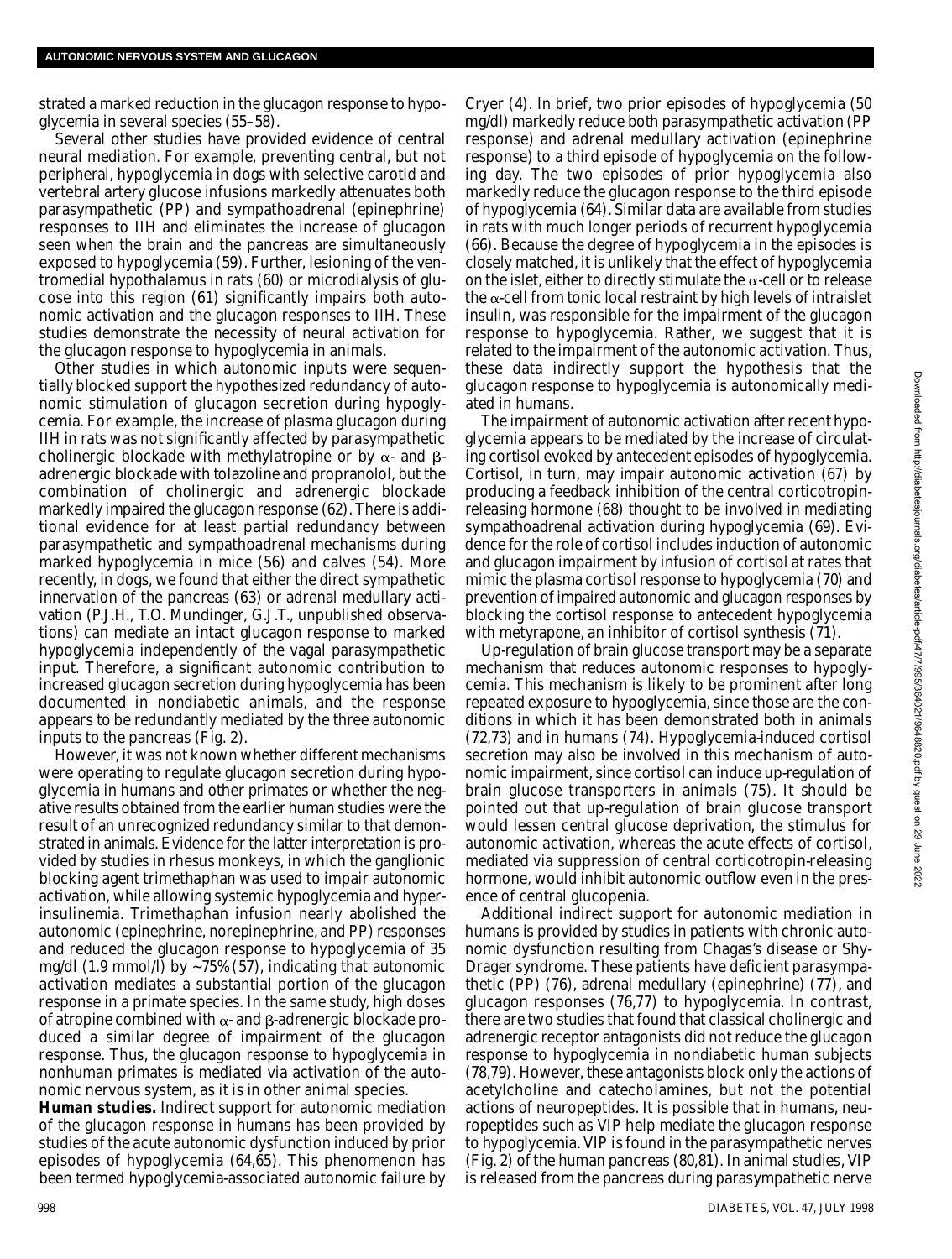stimulation (47) and during IIH (L. Benthem, T.O. Mundinger, G.J.T., unpublished observations). Finally, local VIP infusion increases glucagon secretion (46,47). Thus, VIP release from pancreatic parasympathetic nerves during IIH could be a mediator of the glucagon response to hypoglycemia in humans. Such peptidergic neurotransmission would explain the failure of classical cholinergic and adrenergic antagonists to block the glucagon response and would reconcile those data with autonomic mediation of the glucagon response.

An alternative explanation is that the lower doses of autonomic blocking agents used in studies in humans (8,79) are not sufficient to totally block the effects of the reflex autonomic activation produced by hypoglycemia. For example, the dose of atropine typically used in human studies (1 mg) does not block a cardiovascular parasympathetic reflex (Valsalva); a fourfold higher dose is needed to suppress this response (82). Thus, studies using different doses of autonomic blockers might resolve these discrepancies between human and animal studies.

Given the failure of adrenergic and muscarinic blockade to reduce the glucagon response to hypoglycemia in humans, other studies specifically designed to address the role of the autonomic nervous system in nondiabetic humans were necessary. In a recent study, the ganglionic blocker trimethaphan was infused to impair autonomic activation in nondiabetic human subjects. Trimethaphan impaired the increases of plasma PP, epinephrine, and norepinephrine during hypoglycemia of 45 mg/dl by 70–80% and reduced the glucagon response by 75% (Fig. 3). This study provides direct confimation of autonomic mediation in humans (83). Trimethaphan did not affect the glucagon response to arginine, demonstrating that this drug does not inhibit glucagon secretion directly (83). Finally, it should be noted that ganglionic antagonists block the pancreatic release of VIP from postganglionic parasympathetic nerves (47). These data support the hypothesis that activation of the autonomic nervous system has a major role in mediating the glucagon response to hypoglycemia in nondiabetic humans.

## **GLUCAGON RESPONSE TO HYPOGLYCEMIA IN TYPE 1 DIABETES**

**Impaired**  $\alpha$ **-cell responses.** The glucagon response to IIH in patients with type 1 diabetes can be normal, impaired, or totally absent. Before investigators started to examine the effects of intensive insulin therapy, the available data suggested that there was a progressive loss of this response related to the duration of type 1 diabetes. For example, Bolli et al. (15) showed that the glucagon response to IIH in certain groups of newly diagnosed type 1 patients was quantitatively normal, but that the response was clearly blunted in patients who had type 1 diabetes for 1–5 years. Gerich et al. (84) had demonstrated a decade earlier that the glucagon response to IIH was absent in patients who had type 1 diabetes for over a decade. These data suggested that type 1 diabetes per se does not abolish the glucagon response to hypoglycemia, but rather that a time-dependent factor associated with this disease leads first to impairment and then to eventual loss of this  $\alpha$ -cell response. A potential mechanism involving progressive autonomic neuropathy induced by chronic hyperglycemia is discussed below.

After clinical trials of intensive insulin therapy and the associated increased incidence of hypoglycemia (2,3), many



**FIG. 3. PP, epinephrine, and glucagon concentrations in the peripheral plasma of seven women before, during, and after a period of 2.5 mmol/l hypoglycemia (HYPOG; vertical dashed lines) during either a saline infusion (— —) or ganglionic blockade with trimethaphan (– – ––). Adapted from Havel and Ahren (83).**

reports of impaired glucose counterregulation appeared (10–13), even in patients with diabetes of short duration. This impairment of glucose recovery was related to markedly impaired glucagon (11,13) and epinephrine (12,13) responses to hypoglycemia. There were also reports of a very early loss of the glucagon response to hypoglycemia in newly diagnosed diabetic children (85,86). Reports of severe and pro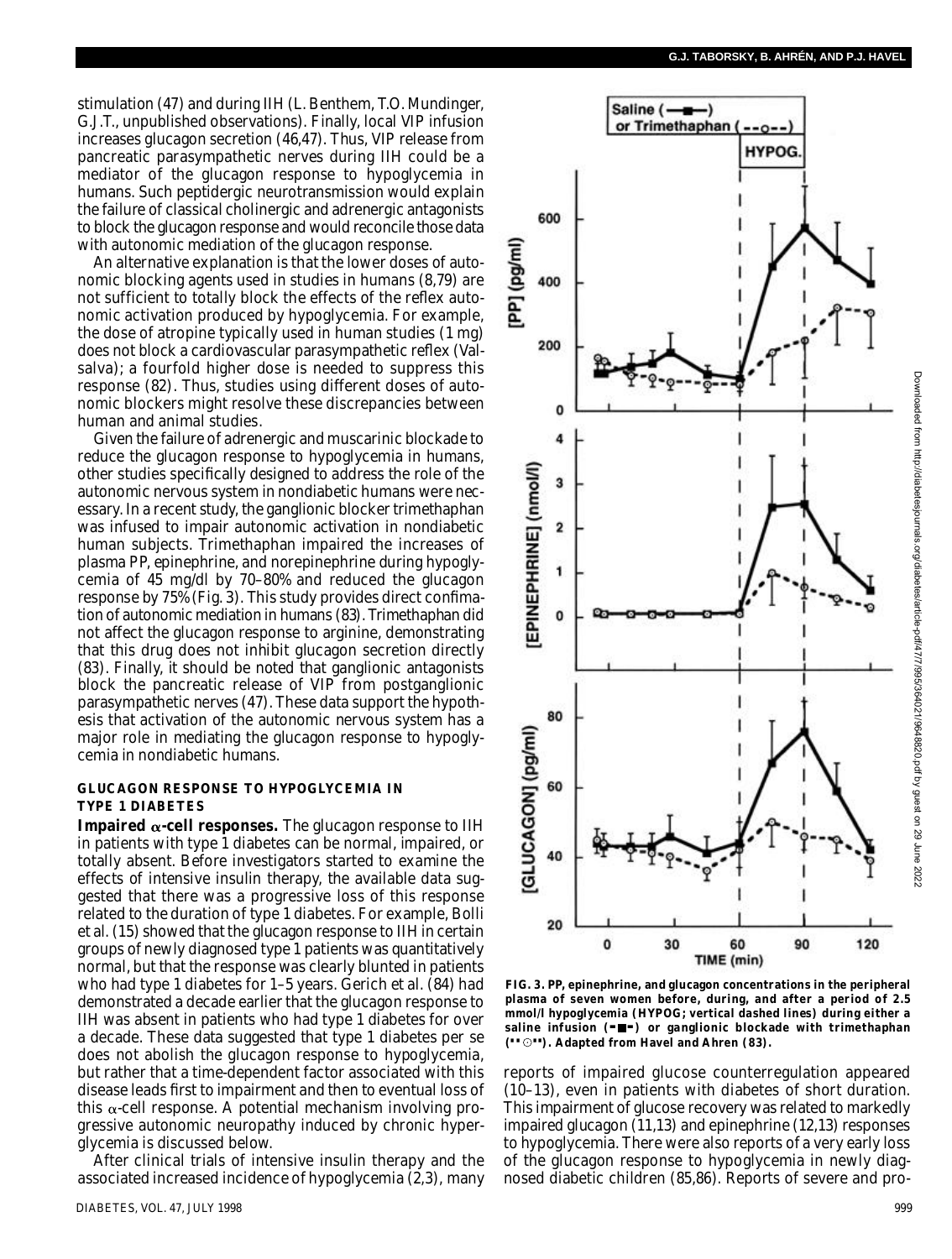longed nocturnal hypoglycemia in children (87) and of a threefold increase in the incidence of hypoglycemia associated with intensive insulin therapy in adults (2,3) suggested a contribution of prior hypoglycemia to this early loss of  $\alpha$ cell responses. A potential mechanism involving acute autonomic dysfunction is discussed below.

#### **Mechanisms**

*Hypoglycemia per se.* The mechanism for the slow and progressive loss of the glucagon response to hypoglycemia in type 1 patients has been a subject of controversy. The loss is selective, i.e., patients with long-standing type 1 diabetes have essentially no glucagon response to IIH yet have a normal glucagon response to arginine (84). Thus, the secretory capacity of the  $\alpha$ -cell is normal, yet the  $\alpha$ -cell is either unresponsive to the stimuli specifically associated with IIH (see below) or these stimuli are reduced in type 1 diabetes. As previously discussed, hypoglycemia per se, suppression of endogenous insulin secretion, and activation of the autonomic nervous system have all been proposed as mediators of the stimulation of the glucagon response to hypoglycemia. It is possible that an intrinsic defect in the  $\alpha$ -cell's response to direct hypoglycemic stimulation is responsible for loss of this  $\alpha$ -cell response in type 1 diabetes, as originally proposed by Gerich et al. (84). Restoration of euglycemia in diabetic rats does improve their glucagon responses to hypoglycemia (88) consistent with a partially reversible defect in the  $\alpha$ -cell's recognition of glucose that was induced by the chronic hyperglycemia of diabetes. However, restoration of euglycemia has also been shown to improve both residual  $\beta$ -cell function (89,90) and autonomic responses to hypoglycemia (91). Thus, this observation is consistent with all three potential mediators of the glucagon response to hypoglycemia.

Loss of β-cell function. The marked destruction of islet Bcells that occurs at the onset of type 1 diabetes markedly reduces endogenous insulin secretion (89,90), and thereby the magnitude of the fall of endogenous insulin secretion normally produced by hypoglycemia. Thus, that component of the glucagon response hypothesized to occur secondary to suppression of endogenous insulin should be markedly reduced in diabetic islets (27,28) (Fig. 4A), unless the  $\alpha$ -cells become more sensitive to endogenous insulin when the number of  $\beta$ cells within the islet is dramatically reduced. Indeed, the  $\alpha$ cell seems to be more sensitive to exogenous insulin, since the suppressive effect on the  $\alpha$ -cell becomes dominant (92) when endogenous insulin is very low, as in the islets of patients with C-peptide–negative diabetes (Fig. 4*C )*. Such net suppression of glucagon secretion by endogenous insulin is illustrated by the effect of hyperinsulinemic euglycemic clamps to inhibit glucagon responses to arginine in patients with type 1 diabetes (29). In contrast, the same level of exogenous hyperinsulinemia potentiates the glucagon response to arginine in nondiabetic subjects (29), presumably via suppression of endogenous insulin secretion (29). Surprisingly, prior marked suppression of endogenous insulin secretion does not potentiate the glucagon response to hypoglycemia (32), suggesting either that this mechanism is not critical in nondiabetic humans or that complete suppression of endogenous insulin, as occurs only during hypoglycemia (32), is required. Nonetheless, the concept persists that in patients with type 1 diabetes, a markedly reduced suppression of endogenous insulin secretion, coupled with the unopposed inhibitory effect of exogenous insulin on the  $\alpha$ -cell, contributes to the impairment of the glucagon response to IIH.

Some have even proposed that the progressive loss of the  $\alpha$ -cell response to hypoglycemia in patients with type 1 diabetes is due to progressive loss of their residual  $\beta$ -cell function (93). This hypothesis implies that many newly diagnosed type 1 diabetic patients retain a small amount of  $\beta$ -cell function, as has been documented both by residual insulin staining in one-third of the islets of autopsied pancreases (94) and by residual C-peptide secretion in vivo (89,90). Some patients may even regain  $\beta$ -cell function upon institution of therapy (95,96). Thus, if only a small percentage of the original  $\beta$ -cells are needed to retain  $\alpha$ -cell responsiveness to IIH, these may still be present in many patients recently diagnosed with type 1 diabetes. Indeed, using a very sensitive Cpeptide assay to quantitate remaining  $\beta$ -cell function, Fukuda et al. (93) have demonstrated a correlation between the loss of this residual  $\beta$ -cell function and the loss of glucagon responses to hypoglycemia (93) in type 1 diabetes. These data support the hypothesis that impairment and eventual loss of  $\alpha$ -cell responses to IIH are related to the loss of residual  $\beta$ cell function in patients with type 1 diabetes.

*Autonomic impairment.* Alternatively, progressive impairment of the autonomic responses to hypoglycemia may contribute to the impairment (Fig. 4*B*) and eventual loss (Fig. 4*C*) of the  $\alpha$ -cell response to hypoglycemia in type 1 diabetes. Indeed, in the study noted above, the C-peptide nonresponders also had a delayed epinephrine response to IIH (93), suggesting reduced autonomic input to the  $\alpha$ -cell. Even such small impairments of the autonomic response to hypoglycemia could significantly reduce the glucagon response in patients with type 1 diabetes if the unopposed inhibitory action of exogenous insulin on the  $\alpha$ -cell renders it more dependent on autonomic stimulation. Most investigators have assumed, however, that autonomic dysfunction occurs too late in the natural history of type 1 diabetes to contribute to the relatively early impairment of the glucagon response to IIH. This assumption is based on the common experience that clinical diabetic autonomic neuropathy (DAN) usually occurs after a decade or more of type 1 diabetes. However, clinical DAN is usually recognized late in its course, in its advanced and pervasive form (97), when it is associated with postural hypotension.

More subtle, subclinical forms of neuropathy may be present much earlier in the natural history of type 1 diabetes. These may be detected with more sensitive autonomic tests, such as measurement of heart rate variability (98), scintography of the heart (99), and muscle sympathetic nerve activity (100). Indeed, one-half to three-fourths of patients with type 1 diabetes who did not exhibit the usual signs of clinical DAN had impaired autonomic function, as assessed by these more sensitive tests (99–101). Other studies report the presence of subclinical autonomic neuropathy in one-half of all patients with type 1 diabetes (97). Some of this autonomic dysfunction, however, may be unrelated to the autonomic inputs to the  $\alpha$ -cell. Therefore, it is important to determine if the autonomic responses to IIH per se are impaired in patients with type 1 diabetes before the development of clinical DAN. Results from a recent study have demonstrated just that: the epinephrine and the PP responses to IIH are impaired in patients that have type 1 diabetes without clinical signs of DAN (102). Finally, it is important to recognize that the response of the sympathetic nerves that innervate the  $\alpha$ -cell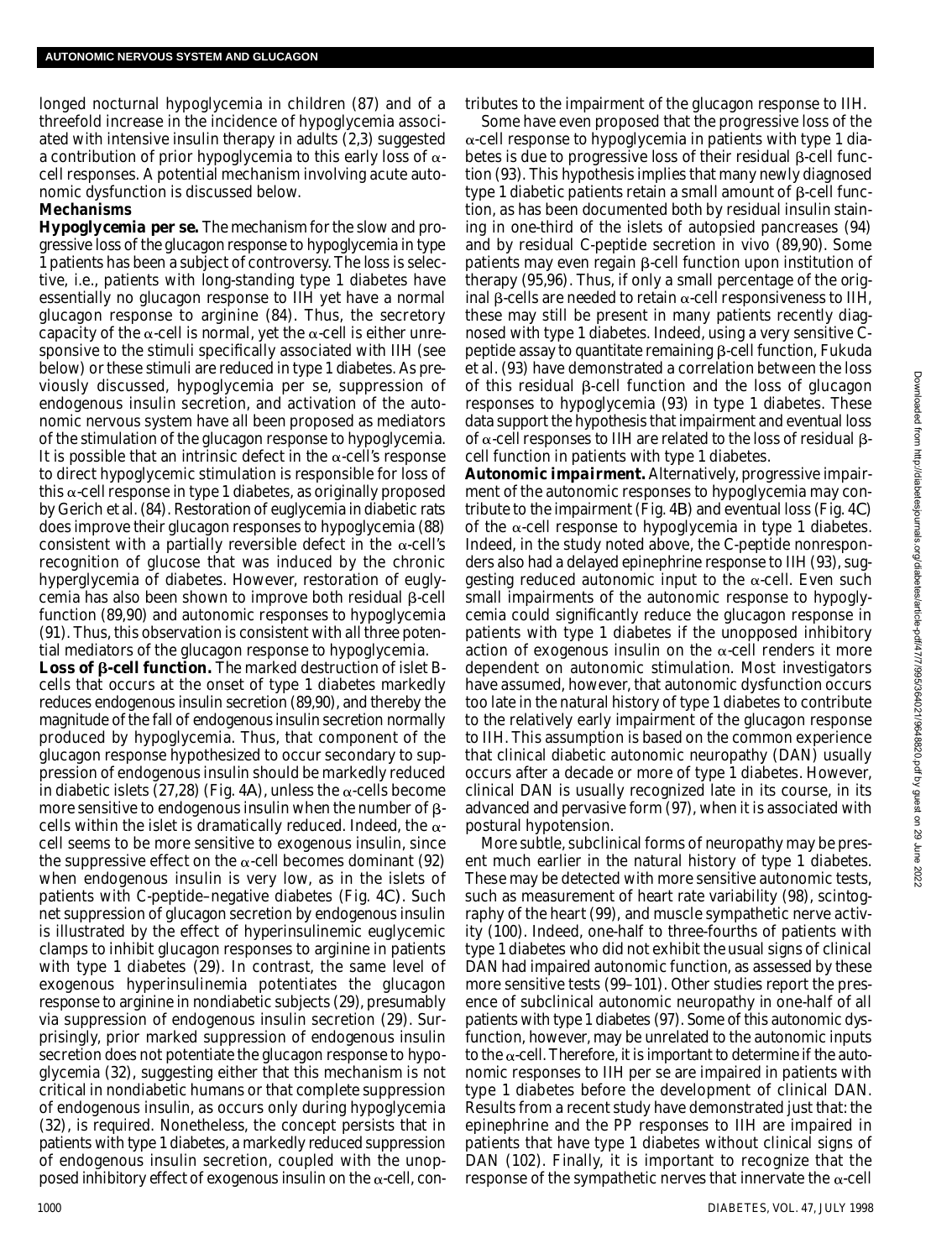

**FIG. 4. Type 1 diabetes.** *A***: Basal glucagon levels in insulin-treated type 1 diabetes are either normal (thin arrow) or slightly elevated (not shown)** because of the near balance of stimulatory and inhibitory factors. The major stimulatory factor is a marked reduction of endogenous insulin<br>secretion (thin arrow) secondary to a major loss of β-cells (χ). The inhibitory f insulin used for treatment, 2) the hyperglycemia usually present despite insulin treatment, and 3) the lack of autonomic stimulation of the  $\alpha$ - $\frac{3}{8}$ <br>cell. *B*: In type 1 diabetes of 1–5 years' duration, the glucagon in nondiabetic subjects (Fig. 1), despite the direct stimulatory (+) effect of hypoglycemia on the  $\alpha$ -cell. The smaller glucagon response may  $\frac{\alpha}{2}$ **be due to a reduction of stimulatory factors, as well as increased sensitivity to inhibitory factors. Thus, there may be less autonomic stimu**lation (+ +) of the **&-cell than in nondiabetic subjects becau**se of chronic subclinical autonomic neuropathy and/or acute hypoglycemia-associated autonomic dysfunction (see ѧυτοΝοмιс เмฅѧเฅмɛмт). In addition, there is less stimulation of the α-cell because the disinhibition by endoge-<br>nous insulin, present in the normal islet, has already been largely remov tion of intraislet insulin levels may render the α-cell more sensitive to the inhibitory effect (--) of exogenous insulin. *C*: In type 1 diabetes **of 15–30 years' duration, the glucagon response to hypoglycemia is usually absent (thin arrow). The loss of the glucagon response may be due to further reductions of stimulatory factors, as well as to hypersensitivity to inhibitory factors. Thus, there is a further reduction of autonomic** stimulation (+) of the  $\alpha$ -cell (compare to Figs. 1 and 4*B*). There is also less stimulation of the  $\alpha$ -cell by suppression of endogenous insulin  $(\chi)$ ,  $\stackrel{\otimes}{\sim}$  $s$  ince after 15–30 years of type 1 diabetes, almost all  $\beta$ -cells have disappeared. The very low levels of residual islet insulin may render the  $\alpha$ -cell even more sensitive to the inhibitory effects (- - -) of exogenous insulin. α- and β-cells are represented as circles labeled A and B, respectively.

cannot currently be measured in humans, and thus the impact of its potential impairment would not be ascribed to the autonomic nervous system. Chemically induced or  $immunologically$  mediated  $\beta$ -cell destruction in rats is associated with a marked decrease in the number of direct contacts between sympathetic nerves and  $\alpha$ -cells (31), implying a loss of  $\alpha$ -cell responsiveness to this autonomic input. Indeed, this rapidly induced functional sympathetic denervation of the  $\alpha$ -cell is associated with loss of glucagon responses to glucopenia (31). This decrease in the number of direct sympathetic contacts could simply be due to the known shrinkage of the islet that occurs after  $\beta$ -cell destruction. Alternately, recent studies have suggested that  $\beta$ -cells

DIABETES, VOL. 47, JULY 1998 1001

secrete a neurotrophic factor that maintains sympathetic innervation of the islet (103). Thus, the observation that loss of residual  $\beta$ -cell function is associated with loss of the glucagon response to hypoglycemia may not be the exclusive evidence for a role of endogenous insulin in the  $\alpha$ -cell response to hypoglycemia that it first appeared to be. The alternative, autonomic, interpretation is that loss of residual -cells somehow widens the synaptic cleft between nerves and  $\alpha$ -cells and, thereby, results in an impairment of the autonomic stimulation of glucagon secretion during hypoglycemia in type 1 diabetes. We conclude that impairment of the autonomic responses to IIH can occur well before the development of clinical DAN and may contribute to the eventual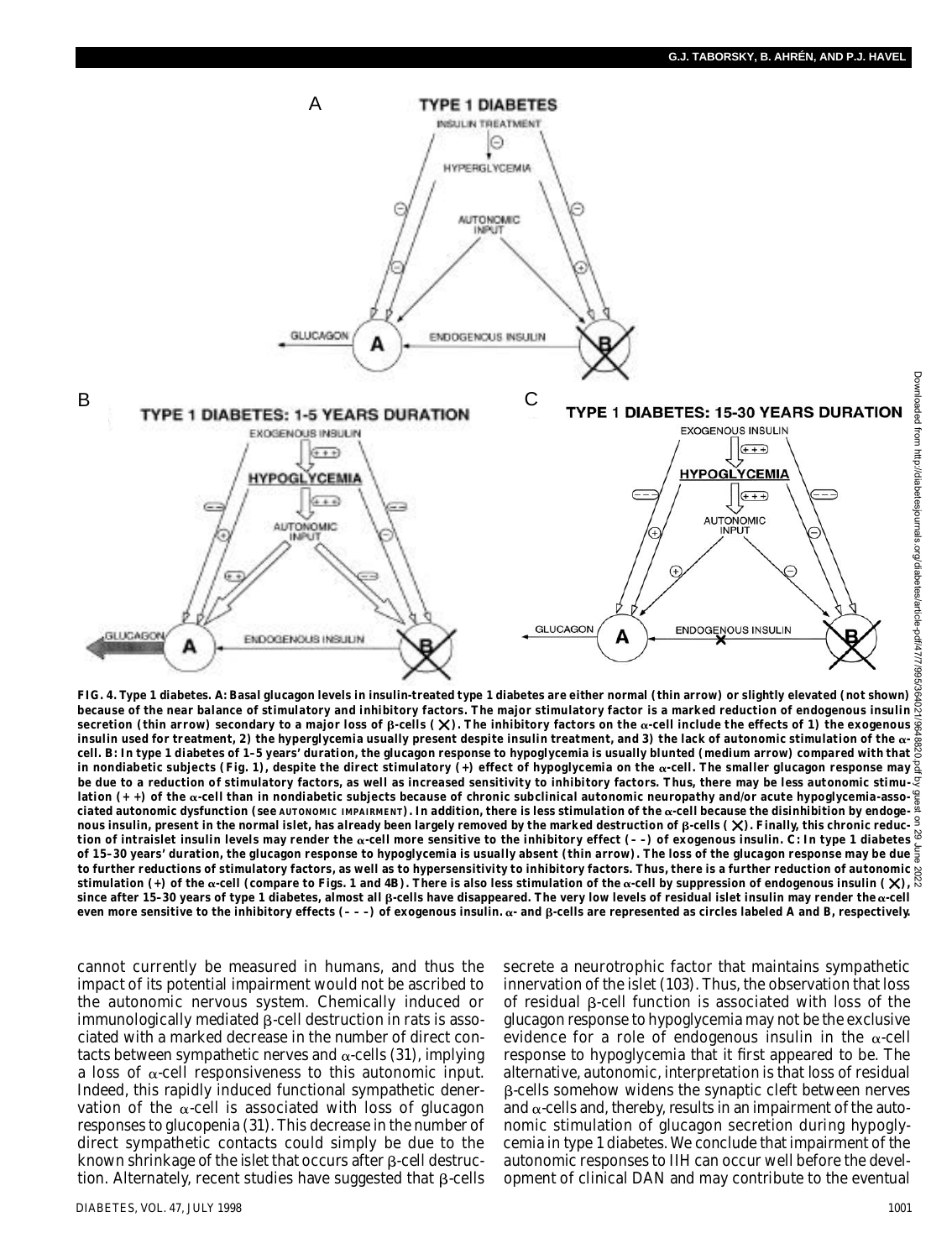loss (Fig. 4*C*), if not the original impairment (Fig. 4*B*), of the glucagon response to IIH in patients with type 1 diabetes.

The rapid loss of glucagon responses to hypoglycemia in patients intensively treated with insulin and in newly diagnosed children may be due to the "hypoglycemia-associated autonomic failure" described by Cryer (4). In nondiabetic subjects, this rapidly induced and reversible autonomic impairment is associated with a reduction of the glucagon response to subsequent hypoglycemia (64). Further, in diabetic animals with either induced or iatrogenic prior hypoglycemia, there is impairment of both the autonomic and glucagon responses to subsequent hypoglycemia (66,104). It is, therefore, plausible that antecedent hypoglycemia causes an acute reduction of the autonomic stimulation to the  $\alpha$ -cell, which contributes to the impairment of the glucagon response seen either in adult type 1 diabetic patients receiving intensive insulin therapy or in diabetic children who have nocturnal hypoglycemia. To our knowledge, this hypothesis has not been critically tested.

#### **RESTORATION OF GLUCAGON RESPONSES TO HYPOGLYCEMIA IN TYPE 1 DIABETES**

**Intensive insulin therapy.** The total absence of a glucagon response to IIH in patients who had type 1 diabetes for >15 years (15) led to the assumption that this loss may be irreversible. Indeed, in two groups with type 1 diabetes of 15–18 years duration, 3 months of intensive insulin therapy, with meticulous avoidance of hypoglycemia, failed to improve their epinephrine, PP, or glucagon responses to hypoglycemia (105). However, another study of patients with type 1 diabetes of only 4–7 years duration showed some improvement, but not normalization, of the glucagon response to hypoglycemia after similar therapy (91,106). It is noteworthy that in these latter studies both the epinephrine and PP responses, indices of autonomic inputs to the islet, were also improved. Thus, intensive insulin therapy is associated with partial restoration of autonomic responses to hypoglycemia, and partial restoration of the glucagon responses to hypoglycemia, if the disease is not long standing. The partial restoration of the autonomic responses is consistent with partial reversal of subclinical autonomic neuropathy. Similar conclusions have been reached concerning the influence of duration of type 2 diabetes on the reversibility of defects in autonomic function, such as nerve conduction velocity (107). **Pancreas transplantation.** Glucagon responses to IIH have also been examined in patients whose long-term type 1 diabetes has been corrected by pancreas transplantation (51,108–110). Although successful pancreas transplantation restores euglycemia (110,111), it is unlikely to restore the responsiveness of the native  $\alpha$ -cells to hypoglycemia, since most of these patients have had diabetes for nearly two decades (108–111). Thus, any improvement seen in the plasma glucagon response to hypoglycemia is assumed to be due to the response of the  $\alpha$ -cells in the transplanted, rather than the native, pancreas (109). Furthermore, the transplanted pancreas should be autonomically denervated because surgical transplantation severs both the parasympathetic and the sympathetic nerves that innervate the pancreas. Despite such pancreatic denervation, the increment of plasma glucagon in response to moderate hypoglycemia is similar to that seen in normal control subjects (109,110). Furthermore, although the secretion of the sympathetic neurohormone epinephrine still

increases during hypoglycemia, and although epinephrine can still reach the  $\alpha$ -cells of the transplanted pancreas, it appears to have little impact, since the glucagon response to hypoglycemia in transplant recipients is unaffected by  $\beta$ -adrenergic blockade (109). The straightforward interpretation of these data is that the glucagon response of the transplanted pancreas is not autonomically mediated.

However, a more detailed analysis of the peripheral plasma glucagon response in transplant recipients suggests that it may be relatively impaired, consistent with denervation of the transplanted pancreas. This interpretation is based on the recognition that most transplantation procedures provide systemic, rather than portal, drainage for the pancreas. Such drainage would eliminate the normal first-pass clearance of glucagon by the liver (112,113) and thus be expected to increase peripheral plasma levels of glucagon. Indeed, both the basal concentrations of plasma glucagon (109,111) and the glucagon response to arginine (109) are exaggerated in transplant recipients. On this basis, one might have expected the glucagon response to hypoglycemia in transplant recipients to be exaggerated as well. Thus, the observation of a quantitatively normal plasma glucagon response to hypoglycemia in the transplant recipients might, in fact, reflect a relative impairment of glucagon secretion. This interpretation is consistent with the impairment of the small glucagon response to mild hypoglycemia seen by other workers in transplant recipients (51,108). Whatever interpretation is correct, the impairment of the glucagon response in transplant recipients is not large, despite the autonomic denervation. Thus, studies in recipients of pancreas transplants suggest that nonautonomic mechanisms contribute substantially to the glucagon response to hypoglycemia.

### **SUMMARY, CONCLUSIONS, AND CLINICAL IMPLICATIONS**

In this perspective, we have emphasized the role of the autonomic nervous system in mediating the increase of glucagon secretion observed during IIH. In 1989, when we reviewed the evidence related to this hypothesis (33), we found only a few studies in animals that supported an important role for the autonomic nervous system and a number of studies in humans that argued against this hypothesis. To reconcile these conflicting data, we proposed that the three autonomic inputs to the  $\alpha$ -cell (sympathetic nerves, parasympathetic nerves, and the sympathetic neurohormone epinephrine [Fig. 2]) redundantly mediated the increase of glucagon secretion during IIH in the absence of diabetes. In the subsequent years, we performed a variety of experiments to test that hypothesis using techniques to markedly reduce or abolish the activation of all three of these autonomic inputs during hypoglycemia; we found a marked reduction of the glucagon response in several species (55,56,62,63), including nonhuman primates (57) and, recently, humans (83). Studies by other investigators (59–61) in which central autonomic activation was prevented also demonstrated a markedly reduced glucagon response. We conclude that although peripheral hypoglycemia and suppression of endogenous insulin secretion may be permissive for a normal glucagon response to IIH, the majority of this glucagon response is mediated by redundant autonomic stimulation of the islet  $\alpha$ -cell.

Because it now appears that autonomic mediation is an important determinant of the glucagon response to hypogly-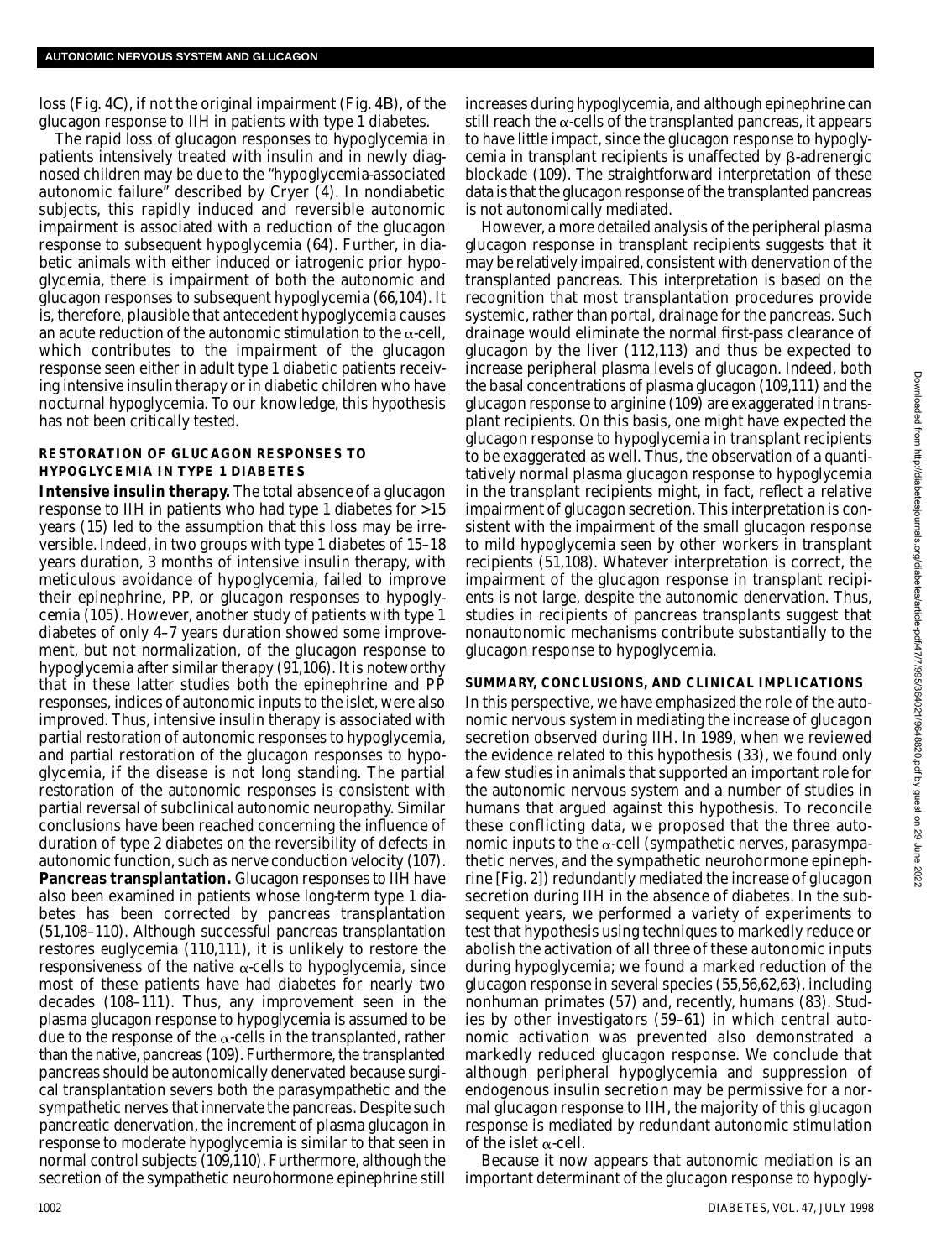cemia in humans, we propose here that autonomic impairment, together with  $\beta$ -cell destruction, contributes to the loss of this glucagon response in type 1 diabetes. Specifically, the slow and progressive loss of the glucagon response to hypoglycemia that can occur during the first decade of type 1 diabetes may be due to a progressive impairment of the autonomic responses to hypoglycemia secondary to the development of subclinical DAN. This hypothesis is clinically relevant because early autonomic neuropathy may be more functional than anatomic and may, therefore, be reversible if treated promptly. Indeed, correcting hyperglycemia does partially restore the autonomic and glucagon responses to IIH in patients with type 1 diabetes of short (91,106), but not long (105), duration. A second clinical implication is that agents used to treat or prevent neuropathy should also improve the glucagon response or prevent its impairment, a hypothesis that is currently untested.

An acute form of autonomic dysfunction has recently been recognized: autonomic responses to hypoglycemia can be rapidly impaired by recent episodes of antecedent hypoglycemia (64,65). The autonomic hypothesis implies that this type of autonomic dysfunction should also impair the  $\alpha$ -cell response in nondiabetic individuals, which it does (64). It also implies that acute autonomic dysfunction will further blunt the glucagon response in patients with short-term type 1 diabetes. Although this latter hypothesis has not been tested, if it is true, then intensive insulin therapy, which can produce inadvertent hypoglycemia and thus acute autonomic dysfunction, may actually worsen the  $\alpha$ -cell response in patients with type 1 diabetes. Thus, efforts to reduce diabetic hyperglycemia should be coupled with meticulous avoidance of hypoglycemia (91,105,106). Rapid restoration of autonomic and glucagon responses would then reflect reversal of the acute autonomic dysfunction induced by prior episodes of hypoglycemia, while slower restoration would reflect reversal of those functional defects in peripheral autonomic nerves caused by chronic hyperglycemia. The acute autonomic dysfunction should be fully reversible, while the subclinical autonomic neuropathy may only be partially reversible, particularly if there are structural defects in autonomic nerves induced by either long-term hyperglycemia or total  $\beta$ -cell destruction. Indeed, successful pancreas transplantation, which can restore euglycemia without inducing hypoglycemia, only partially corrects defects in nerve conduction velocity in patients with long-term type 1 diabetes (114). Finally, it is appropriate to reemphasize that the role of autonomic impairment in the deficient glucagon response in patients with type 1 diabetes remains speculative. However, based on the recent evidence for autonomic mediation in nondiabetic humans (83) and given the important implications of this mechanism for restoration of glucagon responses and glucose counterregulation in type 1 diabetes, we feel that expenditure of serious effort to directly test this hypothesis is warranted.

#### **ACKNOWLEDGMENTS**

This work was supported by the Medical Research Service of the Department of Veterans Affairs and by grants from the Juvenile Diabetes Foundation, the Swedish Medical Research Council (14X-6834), and the National Institutes of Health (DK-12829, DK-17047, DK-50154, and DK-50129).

The authors wish to thank their Seattle colleagues Drs. Michael W. Schwartz, Jerry Palmer, Daniel Porte Jr., Steven

E. Kahn, Dianne Figlewicz-Lattemann, and Irl Hirsch and Mr. Thomas O. Mundinger, as well as their outside reviewers Drs. Geri Bolli, Steve Davis, Barry Levin, and Gordon Weir for valuable criticism of this article. They also wish to acknowledge the unflagging secretarial support of Laura Ann Brown.

#### **R E F E R E N C E S**

- 1 . Cryer PE, Gerich JE: Hypoglycemia in insulin dependent diabetes mellitus: interplay of insulin excess and compromised glucose counterregulation. In *Diabetes Mellitus*. Porte D Jr, Sherwin RS, Eds. Stamford, CT, Appleton & Lange, 1997, p. 745–760
- 2 . The Diabetes Control and Complications Trial Research Group: The effect of intensive treatment of diabetes on the development and progression of long-term complications in insulin-dependent diabetes mellitus. *N Engl J Med* 329:977–986, 1993
- 3 . The Diabetes Control and Complications Trial Research Group: Hypoglycemia in the diabetes control and complications trial. *Diabetes* 46:271-286, 1997
- 4. Cryer PE: Hypoglycemia: the limiting factor in the management of IDDM. *Dia*  $\frac{5}{8}$ *b e t e s* 43:1378–1389, 1994
- 5 . Gerich JE: Lilly lecture 1988: glucose counterregulation and its impact on diabetes mellitus. *Diabetes* 37:1608-1617, 1988
- 6. Cryer PE, Gerich J: Relevance of glucose counterregulatory systems to a patients with diabetes: critical roles of glucagon and epinephrine. *Diabetes*  $\frac{8}{6}$ Care 6:95-99, 1983
- 7. De Feo P, Perriello G, Torlone E, Fanelli C, Ventura MM, Santeusanio F,  $\frac{8}{9}$ Brunetti P, Gerich JE, Bolli GB: Evidence against important catecholamine compensation for absent glucagon counterregulation. *Am J Physiol* 260:E203–E212, 1991
- 8. De Feo P, Perriello G, Torlone E, Fanelli C, Ventura MM, Santeusanio F, a Brunetti P, Gerich JE, Bolli GB: Contribution of adrenergic mechanisms to  $\frac{1}{6}$ <br>Brunetti P, Gerich JE, Bolli GB: Contribution of adrenergic mechanisms to  $\frac{1}{6}$ glucose counterregulation in humans. *Am J Physiol* 261:E725–E736, 1991
- 9. De Feo P, Perriello G, De Cosmo S, Ventura MW, Campbell PJ, Brunetti P, De red P, Ferneiro G, De Gosnio G, Concession, 2008<br>Gerich JE, Bolli GB: Comparison of glucose counterregulation during shortterm and prolonged hypoglycemia in normal humans. *Diabetes* 35:563–569,  $\frac{0}{\varphi}$ 1986
- 10. Arias P, Kerner W, Zier H, Navascues I, Pfeiffer EF: Incidence of hypoglycemic  $\frac{1}{3}$ episodes in diabetic patients under continuous subcutaneous insulin infusion and intensified conventional treatment: assessment by means of semiand intensified conventional treatment. assessment by means of senire  $\frac{8}{60}$  ambulatory 24-hour continuous blood glucose monitoring. *Diabetes* 8:134–140, 1985 Downloaded from http://diabetesjournals.org/diabetes/article-pdf/47/7/995/364021/9648820.pdf by guest on 29 June 2022
- 11. Bergenstal RM, Polonsky KS, Pons G, Jaspan JB, Rubenstein AH: Lack of  $\mathbb{R}$ glucagon response to hypoglycemia in type 1 diabetics after long-term optimal therapy with a continuous subcutaneous insulin infusion pump. *Diabetes* 32:398–402, 1983
- 12. Amiel SA, Tamborlane WV, Simonson DC, Sherwin RS: Defective glucose Artifier SA, ratifiontatie wv, Simonson DC, Stief with RS. Detective glucose a counterregulation after strict glycemic control of insulin-dependent diabetes mellitus. *N Engl J Med* 316:1376–1383, 1987
- 1 3 . White NH, Skor DA, Cryer PE, Levandoski LA, Bier DM, Santiago JV: Identification of type 1 diabetic patients at increased risk for hypoglycemia dur-<br> $\frac{1}{8}$ ing intensive therapy. *N Engl J Med* 308:485–491, 1983
- 14. Bolli GB, Dimitriadis GD, Pehling GB, Baker BA, Haymond MW, Cryer PE, S Gerich JE: Abnormal glucose counterregulation after subcutaneous insulin in insulin-dependent diabetes mellitus. *New Engl J Med* 310:1706–1711, 1984
- 15. Bolli G, De Feo P, Compagnucci P, Cartechini MG, Angeletti G, Santeusanio F, Brunetti P, Gerich JE: Abnormal glucose counterregulation in insulindependent diabetes mellitus: interaction of anti-insulin antibodies and impaired glucagon and epinephrine secretion. *Diabetes* 32:134–141, 1983
- 16. Gerich J, Charles M, Grodsky G: Characterization of the effects of arginine and glucose on glucagon and insulin release from the perfused rat pancreas. *J Clin Invest* 54:833–841, 1974
- 17. Pipeleers DG, Schuit FC, Van Schravendijk CF, Van de Winkel M: Interplay of nutrients and hormones in the regulation of glucagon release. *E n d o c r i n o l o g y* 117:817–823, 1985
- 18. Samols E, Tyler J, Marks V: Glucagon-insulin interrelationships. In *Glucagon: Molecular Physiology, Clinical and Therapeutic Implications.* Lefebvre P, Unger RH, Eds. Oxford, U.K., Pergamon, 1972, p. 151–173
- 19. Weir GC, Knowlton SD, Atkins RF, McKennan KX, Martin DB: Glucagon secretion from the perfused pancreas of streptozotocin-treated rats. *Diabetes* 25:275–282, 1976
- 20. Samols E, Weir GC, Bonner-Weir S: Intraislet insulin-glucagon-somatostatin relationships. In *Glucagon II* . Lefebvre PJ, Ed. Berlin, Springer, 1983, p. 1 3 3 – 1 7 3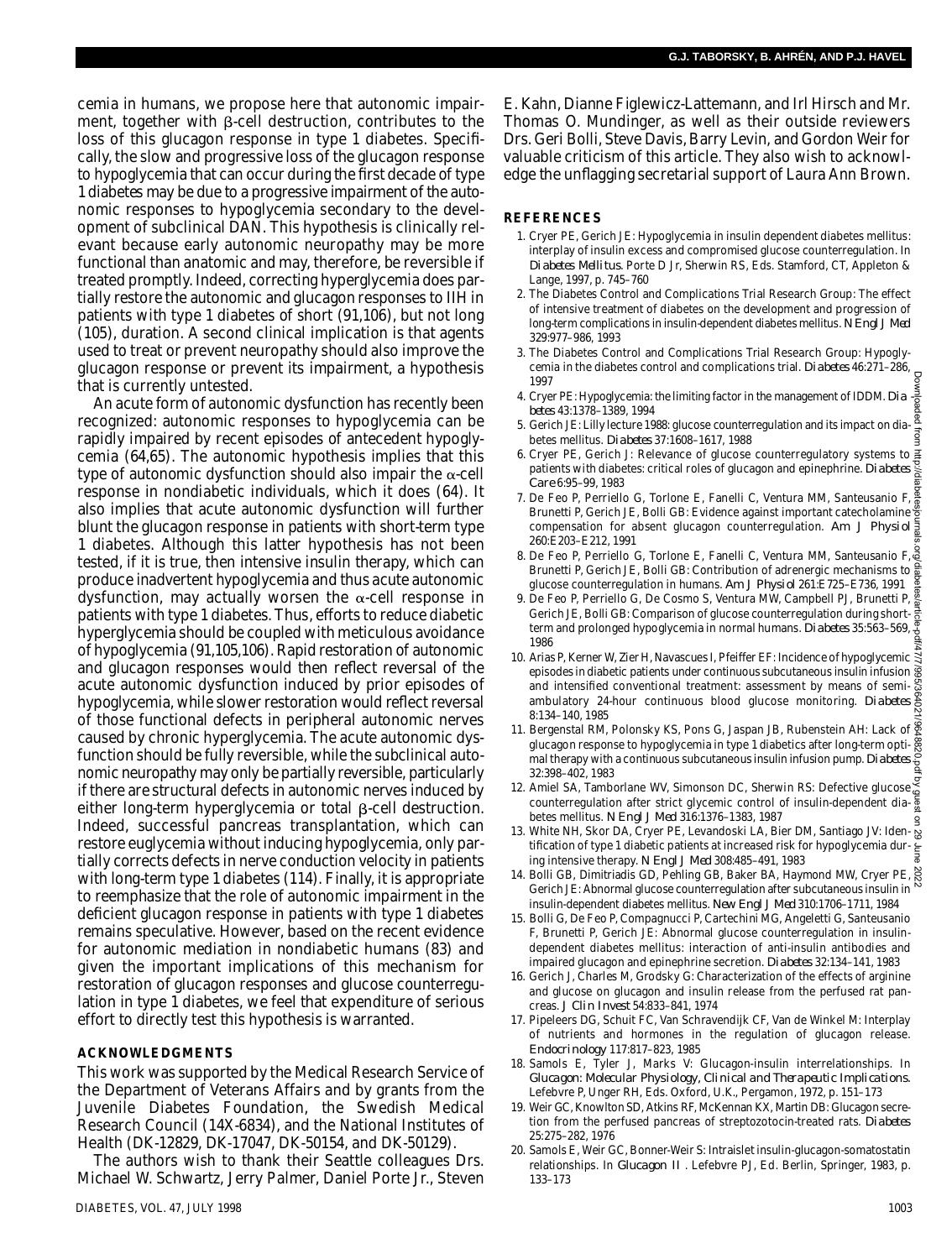- 21. Bonner-Weir S, Orci L: New perspectives on the microvasculature of the islets of Langerhans in the rat. *Diabetes* 31:883-889, 1982
- 22. Stagner JI, Samols E: Retrograde perfusion as a method for testing the relative effects of glucose on the A cell. *J Clin Invest* 77:1034–1037, 1986
- 2 3 . Samols E, Stagner JI: Intra-islet regulation. *Am J Med* 85:31–35, 1988
- 24. Van Schravendijk CF, Foriers A, Hooghe-Peters EL, Rogiers V, De Meyts P, Sodoyez JC, Pipeleers DG: Pancreatic hormone receptors on islet cells. *E n d o c r i n o l o g y* 117:841–848, 1985
- 25. Rorsman P, Berggren PO, Bokvist K, Ericson H, Mohler H, Ostenson CG, Smith PA: Glucose-inhibition of glucagon secretion involves activation of GABA A-receptor chloride channels. *Nature* 341:233-236, 1989
- 26. Van Schravendijk CF, Foriers A, Van den Brande JL, Pipeleers DG: Evidence for the presence of type 1 insulin-like growth factor receptors on rat pancreatic A and B cells. *Endocrinology* 121:1784-1788, 1987
- 27. Unger RH: Insulin-glucagon relationships in the defense against hypoglycemia. *Diabetes* 32:575-583, 1983
- 2 8 . Samols E: Glucagon and insulin secretion. In *Handbook of Experimental Pharmacology*. Lefebvre PJ, Ed. Berlin, Springer, 1983, p. 485-518
- 29. Asplin CM, Paquette TL, Palmer JP: In vivo inhibition of glucagon secretion by paracrine beta cell activity in man. *J Clin Invest* 68:314–318, 1981
- 3 0 . Maruyama H, Hisatomi A, Orci L, Grodsky GM, Unger RH: Insulin within islets is a physiologic glucagon release inhibitor. *J Clin Invest* 74:2296–2299, 1984
- 31. Tominaga M, Maruyama H, Vasko MR, Baetens D, Orci L, Unger RH: Morphologic and functional changes in sympathetic nerve relationships with pancreatic alpha-cells after destruction of beta-cells in rats. *Diabetes* 36:365-373, 1987
- 32. Bolli G, De Feo P, Perriello G, De Cosmo S, Compagnucci P, Santeusanio F, Brunetti P, Unger R: Mechanisms of glucagon secretion during insulininduced hypoglycemia in man. *J Clin Invest* 73:917–922, 1984
- 3 3 . Havel PJ, Taborsky GJ Jr: The contribution of the autonomic nervous system to changes of glucagon and insulin secretion during hypoglycemic stress. *Endocr Rev* 10:332–350, 1989
- 34. Taborsky GJ Jr., Havel PJ, Porte D Jr: Stress-induced activation of the neuroendocrine system and its effects on carbohydrate metabolism. In *Diabetes Mellitus*. Porte D Jr, Sherwin RS, Eds. Stamford, CT, Appleton & Lange, 1997, p. 141–168
- 35. Havel PJ, Mundinger TO, Veith RC, Dunning BE, Taborsky GJ Jr: Corelease of galanin and NE from pancreatic sympathetic nerves during severe hypoglycemia in dogs. *Am J Physiol* 263:E8–E16, 1992
- 36. Dunning BE, Scott MF, Neal DW, Cherrington AD: Direct quantification of norepinephrine spillover and hormone output from the pancreas of the conscious dog. *Am J Physiol* 272:E746–E755, 1997
- 37. Schwartz TW: Pancreatic polypeptide: a hormone under vagal control. *Gas t r o e n t e r o l o g y* 85:1411–1425, 1983
- 38. Samols E, Weir GC: Adrenergic modulation of pancreatic A, B and D cells:  $\alpha$ -Adrenergic suppression and  $\beta$ -adrenergic stimulation of somatostatin secretion,  $\alpha$ -adrenergic stimulation of glucagon secretion in the perfused dog pancreas. *J Clin Invest* 63:230–238, 1979
- 39. Gerich JE, Karam JH, Forsham PH: Stimulation of glucagon secretion by epinephrine in man. *J Clin Endocrinol Metab* 37:479–481, 1973
- 40. Marliss EB, Girardier L, Seydoux J, Wollheim CB, Kanazawa Y, Orci L, Renold AE, Porte D Jr: Glucagon release induced by pancreatic nerve stimulation in the dog. *J Clin Invest* 52:1246–1259, 1973
- 4 1 . Ahren B, Veith RC, Taborsky GJ Jr: Sympathetic nerve stimulation versus pancreatic norepinephrine infusion in the dog: 1. Effects on basal release of insulin and glucagon. *Endocrinology* 121:323-331, 1987
- 42. Dunning BE, Ahren B, Veith RC, Bottcher G, Sundler F, Taborsky GJ Jr: Galanin: a novel pancreatic neuropeptide. *Am J Physiol* 251:E127–E133, 1986
- 43. Kaneto A, Miki E, Kosaka K: Effects of vagal stimulation on glucagon and insulin secretion. *Endocrinology* 95:1005-1010, 1974
- 44. Bloom SR, Edwards AV: Pancreatic endocrine responses to stimulation of the peripheral ends of the vagus nerves in conscious calves. *J Physiol (Lond)* 315:31–41, 1981
- 45. Kaneto A, Kajinuma H, Kosaka K, Nakao K: Stimulation of insulin secretion by parasympathomimetic agents. *Endocrinology* 83:651-658, 1968
- 46. Lindkaer S, Jensen J, Fahrenkrug J, Holst JJ, Nielsen OV, Schaffalitzky de Muckadell OB: Secretory effects of VIP on isolated perfused porcine pancreas. *Am J Physiol* 235:E387–E391, 1978
- 4 7 . Havel PJ, Dunning BE, Verchere CB, Baskin DG, O'Dorisio T, Taborsky GJ Jr: Evidence that vasoactive intestinal polypeptide is a parasympathetic neurotransmitter in the endocrine pancreas in dogs. *Regul Pept* 71:163-170, 1997
- 48. Christensen NJ, Iversen J: Release of large amounts of noradrenaline from the isolated perfused canine pancreas during glucose deprivation. *Dia b e t o l o g i a* 9:396–399, 1973
- 4 9 . Hisatomi A, Maruyama H, Orci L, Vasko M, Unger RH: Adrenergically mediated intrapancreatic control of the glucagon response to glucopenia in the isolated rat pancreas. *J Clin Invest* 75:420–426, 1985
- 50. Stagner J, Samols E, Polonsky K, Pugh W: Lack of direct inhibition of insulin secretion by exogenous insulin in the canine pancreas. *J Clin Invest* 78:1193–1198, 1986
- 51. Luzi L, Battezzati A, Perseghin G, Bianchi E, Vergani S, Secchi A, La Rocca E, Staudacher C, Spotti D, Ferrari G, Di Carlo V, Pozza G: Lack of feedback inhibition of insulin secretion in denervated human pancreas. Diabetes 41:1632–1639, 1992
- 52. Miller RE, Waid TH, Joyce MP: Direct neural inhibition of insulin secretion in response to systemic hypoglycemia. *Am J Physiol* 230:1090–1094, 1976
- 5 3 . Patel DG: Role of parasympathetic nervous system in glucagon response to insulin-induced hypoglycemia in normal and diabetic rats. Metabolism 33:1123–1127, 1984
- 54. Bloom SR, Edwards AV, Vaughan NJA: The role of the autonomic innervation in the control of glucagon release during hypoglycemia in the calf. *J Physiol (Lond)* 236:611–623, 1974
- 55. Havel PJ, Veith RC, Dunning BE, Taborsky GJ Jr: Role for autonomic nervous system to increase pancreatic glucagon secretion during marked insulininduced hypoglycemia in dogs. *Diabetes* 40:1107-1114, 1991
- 56. Havel PJ, Akpan JO, Curry DL, Stern JS, Gingerich RL, Ahren B: Autonomic control of pancreatic polypeptide and glucagon secretion during neuroglucopenia and hypoglycemia in mice. *Am J Physiol* 265:R246–R254, 1993
- 57. Havel PJ, Valverde C: Autonomic mediation of glucagon secretion during insulin-induced hypoglycemia in rhesus monkeys. *Diabetes* 45:960-966, 1996
- 58. Havel PJ, Taborsky GJ Jr: The contribution of the autonomic nervous system to increased glucagon secretion during hypoglycemic stress: update, 1994. *Endo Rev Monographs* 2:201–204, 1994
- 59. Biggers DW, Myers SR, Neal D, Stinson R, Cooper NB, Jaspan JB, Williams PE, Cherrington AD, Fizzell RT: Role of brain in counterregulation of insulininduced hypoglycemia in dogs. *Diabetes* 37:7-16, 1989
- 60. Borg WP, During MJ, Sherwin RS, Borg MA, Brines ML, Shulman GI: Ventromedial hypothalamic lesions in rats suppress counterregulatory responses to hypoglycemia. *J Clin Invest* 93:1677–1682, 1994
- 61. Borg MA, Sherwin RS, During MJ, Borg WP, Shulman GI: Local ventromedial hypothalamus glucose perfusion blocks counterregulation during systemic hypoglycemia in awake rats. *J Clin Invest* 99:361–365, 1997
- 6 2 . Havel PJ, Parry SJ, Stern JS, Akpan JO, Gingerich RL, Taborsky GJ Jr, Curry DL: Redundant parasympathetic and sympathoadrenal mediation of increased glucagon secretion during insulin-induced hypoglycemia in conscious rats. *Metabolism* 43:860-866, 1994
- 63. Havel PJ, Mundinger TO, Taborsky GJ Jr: Pancreatic sympathetic nerves increase glucagon secretion during severe hypoglycemia in dogs. *Am J P h y s i o l* 270:E20–E26, 1996
- 64. Heller SR, Cryer PE: Reduced neuroendocrine and symptomatic responses to subsequent hypoglycemia after 1 episode of hypoglycemia in nondiabetic humans. *Di abetes* 40:223-226, 1991
- 65. Dagogo-Jack S, Craft S, Cryer PE: Hypoglycemia-associated autonomic failure in insulin-dependent diabetes mellitus. *J Clin Invest* 91:819–828, 1993
- 66. Powell AM, Sherwin RS, Shulman GI: Impaired hormonal responses to hypoglycemia in spontaneously diabetic and recurrently hypoglycemic rats. *J Clin I n v e s t* 92:2667–2674, 1993
- 67. Pacak K, Palkovits M, Kvetnansky Y, Matern P, Hart C, Kopin I, Goldstein DS: Catecholaminergic inhibition by hypercortisolemia in the paraventricular nucleus of conscious rats. *Endocrinology* 136:4814-4819, 1995
- 68. Luo X, Kiss A, Rabadan-Diehl C, Aguliera G: Regulation of hypothalamic and pituitary corticotropin-releasing hormone receptor message ribonucleic acid by adrenalectomy and glucocorticoids. *Endocrinology* 136:3877-3883, 1995
- 69. Brown MR, Gray TS, Fisher LA: Corticotropin-releasing factor receptor antagonist: effects on the autonomic nervous system and cardiovascular function. *Regul Pept* 30:321–329, 1986
- 70. Davis SN, Shavers C, Costa F, Mosqueda-Garcia R: Role of cortisol in the pathogenesis of deficient counterregulation after antecedent hypoglycemia in normal humans. *J Clin Invest* 98:680–691, 1996
- 7 1 . Pampanelli S, Lalli C, Del Sindaco P, Lepore M, Ciofetta M, Fanelli C, Brunetti P, Bolli GB: Effect of recent, antecedent hypoglycemia and response of cortisol per se', on responses to subsequent hypoglycaemia in humans (Abstract). *Diabetologia* 40 (Suppl. 1):A27, 1997
- 72. McCall AL, Fixman LB, Fleming N, Tornheim K, Chick W, Ruderman NB: Chronic hypoglycemia increases brain glucose transport. *Am J Physiol* 251:E442–E447, 1986
- Uehara Y, Nipper V, McCall AL: Chronic insulin hypoglycemia induces GLUT-3 protein in rat brain neurons. *Am J Physiol* 272:E716–E719, 1997